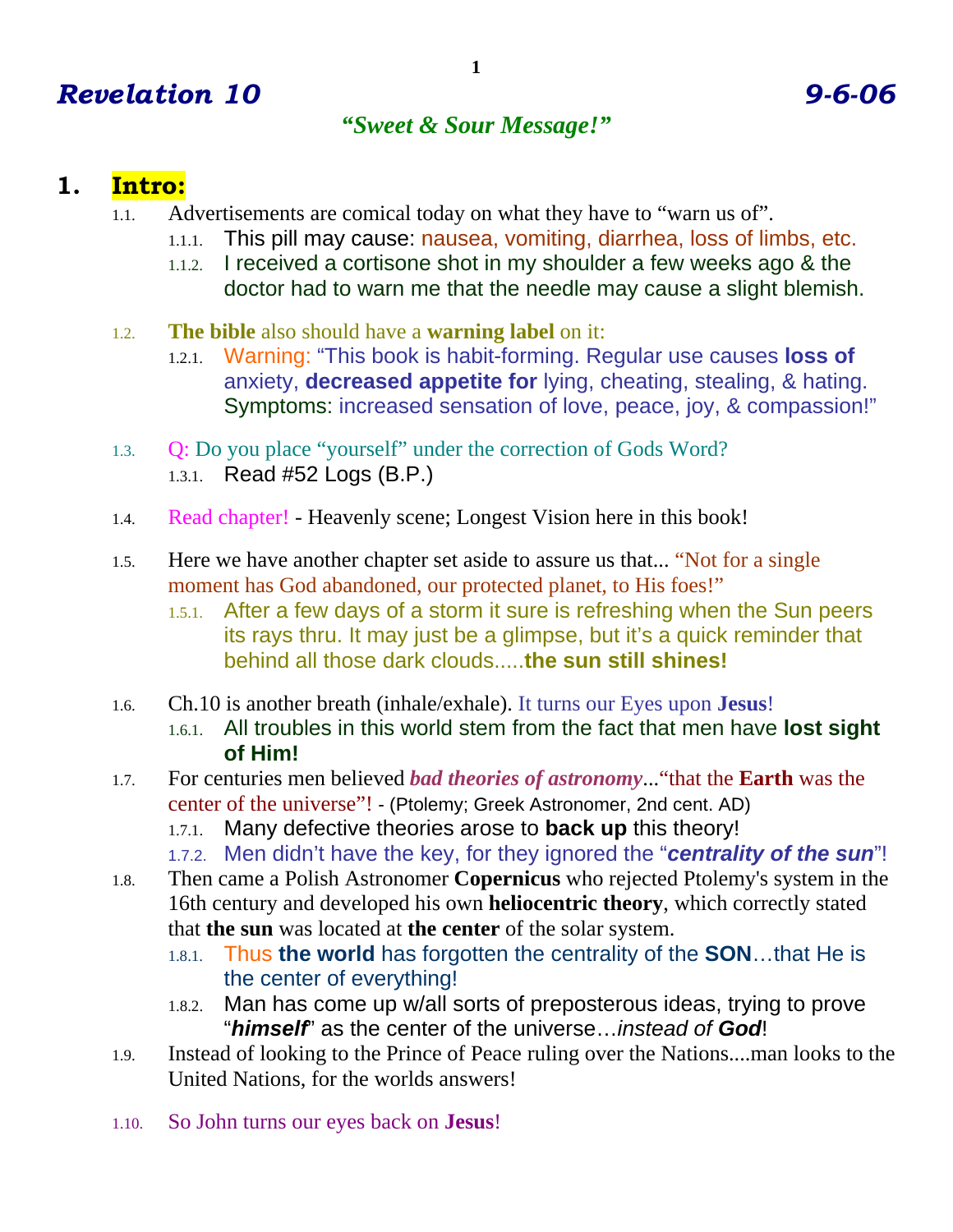# **2. SWEET & SOUR MESSAGE! (1-11)**

- 2.1. **EYES ON JESUS!** (1-3)
- 2.2. This Angel? Just another angel? Or, Jesus?
	- 2.2.1. [1]Clothed w/a Cloud (Ps.104:3; Acts 1:9; Rev.1:7)

**2** 

- 2.2.2. [2] A Rainbow on His head (4:3)
- 2.2.3. [3] Face like the sun (1:16)
- 2.2.4. [4] Feet like pillars of fire (1:15)
- 2.2.5. [5] Loud voice (1:10,15)
- 2.2.6. [6] Lion (5:5)
- 2.2.7. [7] Swearing (5,6)
- 2.3. Foot on earth & other on sea His mission involves the whole world.
- 2.4. **EYES ON JOHN!** (4-11)
- 2.5.  $(4)$  "Seal up..." John's  $1<sup>st</sup>$  time muzzled!
	- 2.5.1. Proof God knows more than you! 2.5.1.1. Read Job 26:14
	- 2.5.2. Don't crave to know the hidden things of God!
		- 2.5.2.1. Aren't there some things you keep hidden from your little children...**for their sake**? (maybe details of a tragedy/ you simplify it, mommy was in an accident!) 2.5.2.1.1.Here, God is purposefully holding back what al is going to happen. How much worse can it get!  $\odot$
		- 2.5.2.2. Maybe God hides some things just so they'll be a **blessing later**? {Helped mom w/groceries....Red car}
		- 2.5.2.3. Deut.29:29 "The secret things belong to the LORD our God, but those things which are revealed belong to us and to our children forever, that we may do all the words of this law."
	- 2.5.3. "Remember the purpose of scripture is to **Save Sinners** & to **Sanctify Character**....not to **Satisfy Curiosity**!" (www)
- 2.6.  $(5,6)$  I swear! hand up.
	- 2.6.1. Mt 5:34 "But I say to you, **do not swear at all**: neither by heaven, for it is God's throne."
	- 2.6.2. Heb 6:13 "For when God made a promise to Abraham, because He could swear by no one greater, **He swore by Himself**."
	- 2.6.3. I swear by God the Eternal One & by God the All-Powerful Creator!
- 2.7.
- 2.8.  $(6,7)$  Delay no longer
	- 2.8.1. See  $7<sup>th</sup>$  Trumpet in 11:15.
	- 2.8.2. The end of Satan's kingdom has come! Chapter 12 he's thrown out of heaven & from accusing the brethren ever again.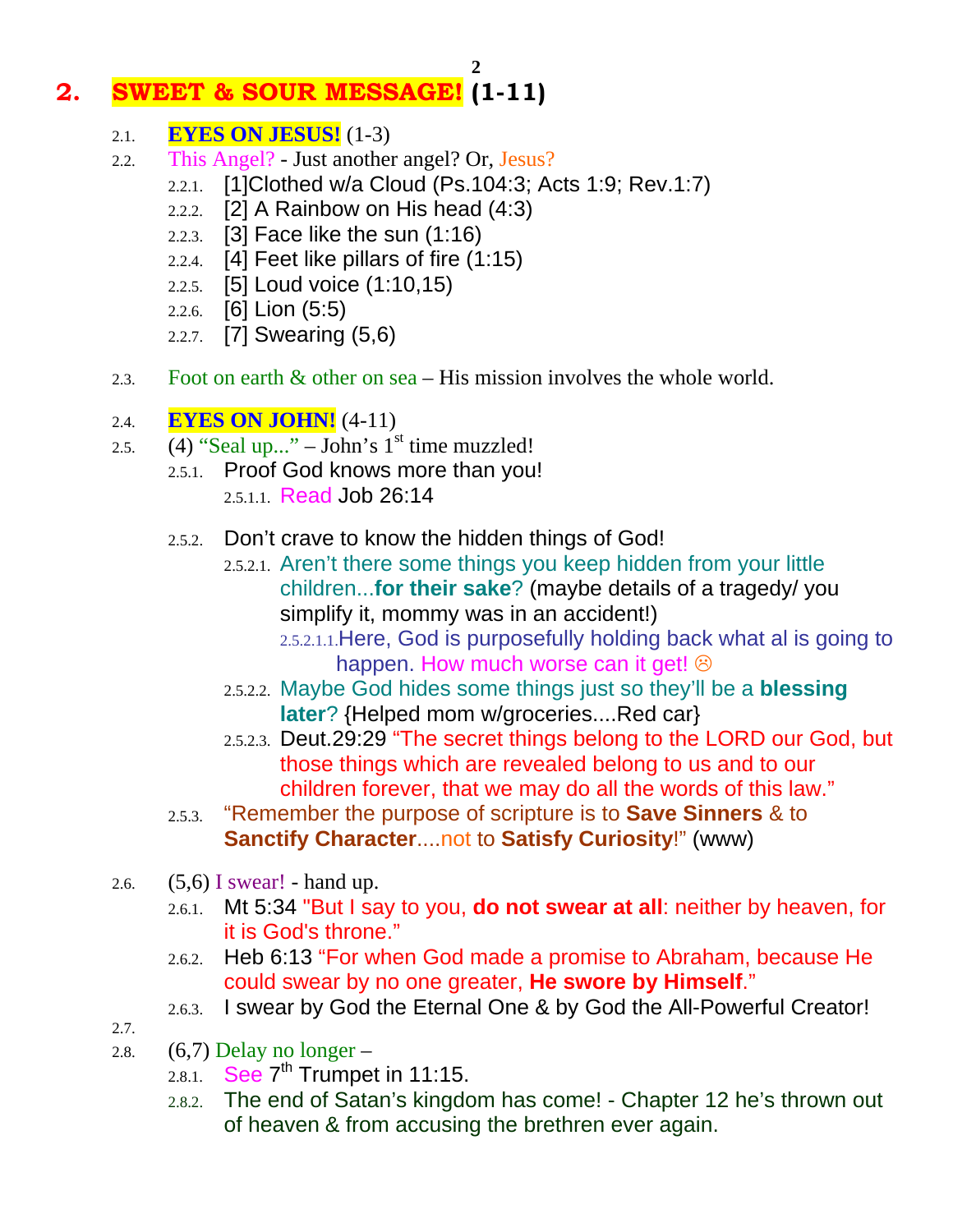- 2.9. What Joy this brings to the Martyrs & others who ask "how long?"
	- 2.9.1. God has **His times** & **purposes** on schedule!
	- 2.9.2. Yet, **now** He is the God who still Delays! Thank You Lord!
	- 2.9.3. Heb 10:37 "For yet a little while, And He who is coming will come and will not tarry."
- 2.10. (8) John has been faithful to: record the letters; enter the open door into heaven; overcome his fears of all the things he was seeing in this strange & wonderful world; now he's about to get a little bit more involved.
	- 2.10.1. He is challenged to **approach** the mighty angel & **take** the scroll He's holding! – I think I'd rather take away a bone from a ravenous dog (Bongo & Rake story).
	- 2.10.2. Well, he didn't **take** it, but he did **ask** for it(9).
	- 2.10.3. So, he's told to **take** it & **eat** it???
- 2.11. Strange wording? Yet we say *"Hey did you like the book you just read? Yes, I ate it up!"*
- 2.12. **David** used this analogy, "More to be desired *are they*(His Word) than gold, Yea, than much fine gold; **Sweeter** also than honey and the honeycomb."
- 2.13. **Jeremiah** used this analogy, "**Your words** were found, and **I ate them**, And Your word was to me the **joy and rejoicing** of my heart; For I am called by Your name, O LORD God of hosts."
- 2.14. As did **Ezekiel** also in 2:8-3:3. 2.14.1. To both Jeremiah & Ezekiel God's message was both **sweet & sour**! 2.14.1.1.It caused tremendous pain for both of them.
- 2.15. (9,10) Both bitter & sweet? Remember the old commercials of Miller Light in the 70's where they'd fight over whether it *Taste great*, or was, *less filling* [it was both] 2.15.1. Here we have something **sweet to taste** & **bitter to digest**. 2.15.2. Probably quite low in calories!
- 2.16. We should allow the word of God to affect us  $1<sup>st</sup>$  before we minister it to others! 2.16.1. 1Co 15:3 "For I **delivered** to you first of all that which I also **received**"
	- 2.16.2. We must take the Word:
		- 2.16.2.1.Taste it & see it is good. 2.16.2.2.Receive it inwardly like food. 2.16.2.3.Then Digest it & let it become part of us!
	- 2.16.3. To eat God's word is to "fully digest" what God is saying. 2.16.3.1.This will give better results then the binge-&-purge approach to Scripture. [Q: What's your approach?]
- 2.17. Digestion does what? It continually breaks food particles down further & further. 2.17.1. **Food** is made up of large, complex molecules. **Digestive system** breaks down into **smaller**, simple molecules to be absorbed into the **bloodstream**.